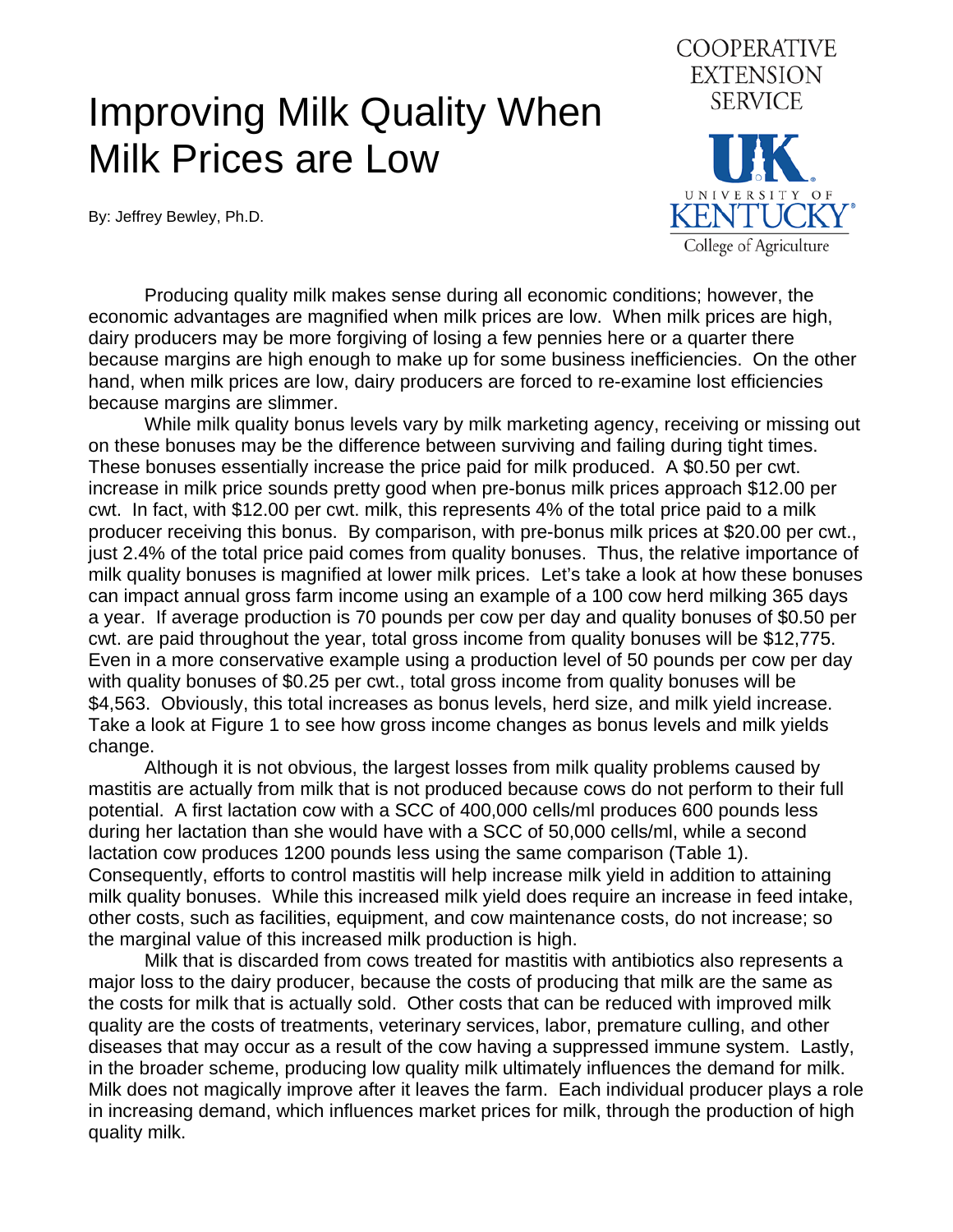Strategically, every dairy producer should do everything in their power to ensure that they receive all milk quality bonuses available to them, particularly during low milk prices. While preventative measures may require small investments, the economic benefits of these strategies far outweigh any costs. When dealing with milk quality or mastitis problems, dairy managers should examine their milking procedures, cow environments, dry cow programs, equipment maintenance plans, and clinical and subclinical (DHIA SCC) data. Additionally, dairy producers should strive to minimize stress and maximize immunity through good cow comfort and proper nutrition. If you are interested in making management changes to improve milk quality, work with your extension agent, veterinarian, or industry consultant to revise your mastitis treatment plan.



**Table 1. Use of DHIA somatic cell count (SCC) score to estimate production loss due to mastitis.**